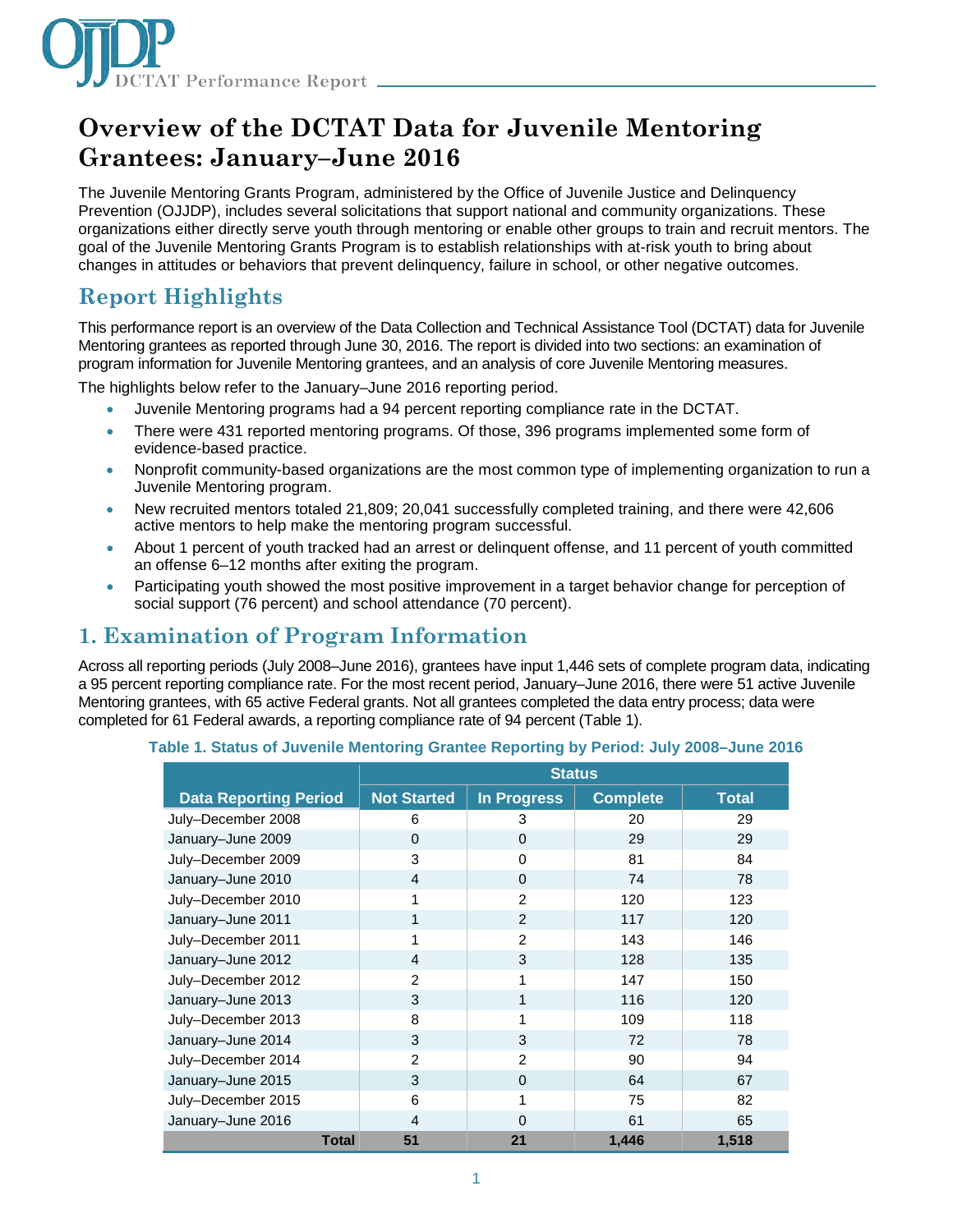Table 2 presents aggregate target population data for July 2014 to June 2016 and the number of Juvenile Mentoring grantees that target each population for service. Targeted services include any services or approaches specifically designed to meet the needs of the population (e.g., gender-specific, culturally based, developmentally appropriate).

Grantees only have to report target population information once in the DCTAT. However, grantees and subgrantees may update their target population to best fit their program during the life of the award. The slight variation in numbers between each reporting period is due to the number of active or inactive Federal awards and subawards or to additional services grantees may have added to their programs.

|                                                | <b>Number of Grantees Serving Group During Reporting Period</b> |                      |                       |                      |
|------------------------------------------------|-----------------------------------------------------------------|----------------------|-----------------------|----------------------|
| <b>Population</b>                              | July-December<br>2014                                           | January-June<br>2015 | July-December<br>2015 | January-June<br>2016 |
| <b>Race/Ethnicity</b>                          |                                                                 |                      |                       |                      |
| American Indian/Alaska Native                  | 175                                                             | 83                   | 119                   | 109                  |
| Asian                                          | 190                                                             | 127                  | 167                   | 145                  |
| Black/African American                         | 462                                                             | 361                  | 436                   | 408                  |
| Caucasian/Non-Latino                           | 312                                                             | 251                  | 263                   | 210                  |
| Hispanic or Latino (of Any Race)               | 391                                                             | 329                  | 357                   | 320                  |
| Native Hawaiian and Other Pacific<br>Islander  | 142                                                             | 75                   | 119                   | 108                  |
| Other Race                                     | 204                                                             | 118                  | 160                   | 166                  |
| White/Caucasian                                | 373                                                             | 273                  | 298                   | 274                  |
| Youth Population Not Served<br><b>Directly</b> | 29                                                              | 14                   | 28                    | 10                   |
| <b>Justice System Status</b>                   |                                                                 |                      |                       |                      |
| At-Risk Population (No Prior<br>Offense)       | 490                                                             | 373                  | 453                   | 427                  |
| <b>First-Time Offenders</b>                    | 355                                                             | 263                  | 271                   | 245                  |
| <b>Repeat Offenders</b>                        | 183                                                             | 97                   | 128                   | 118                  |
| Sex Offenders                                  | 6                                                               | 5                    | $\overline{5}$        | 5                    |
| <b>Status Offenders</b>                        | 125                                                             | 39                   | 72                    | 64                   |
| <b>Violent Offenders</b>                       | 32                                                              | 29                   | 31                    | 22                   |
| Youth Population Not Served<br>Directly        | 36                                                              | 20                   | 34                    | 12                   |
| Gender                                         |                                                                 |                      |                       |                      |
| Male                                           | 497                                                             | 387                  | 461                   | 423                  |
| Female                                         | 503                                                             | 365                  | 404                   | 367                  |
| Youth Population Not Served<br>Directly        | 30                                                              | 15                   | 29                    | 11                   |
| Age                                            |                                                                 |                      |                       |                      |
| $0 - 10$                                       | 313                                                             | 206                  | 246                   | 226                  |
| $11 - 18$                                      | 506                                                             | 390                  | 459                   | 421                  |
| Over 18                                        | 30                                                              | 32                   | 29                    | 38                   |
| Youth Population Not Served<br>Directly        | 28                                                              | 13                   | 27                    | 10                   |
| <b>Geographic Area</b>                         |                                                                 |                      |                       |                      |
| Rural                                          | 163                                                             | 82                   | 117                   | 114                  |
| Suburban                                       | 290                                                             | 205                  | 260                   | 244                  |
| Tribal                                         | 105                                                             | 24                   | 56                    | 60                   |
| Urban                                          | 444                                                             | 350                  | 427                   | 390                  |
| Youth Population Not Served<br>Directly        | 29                                                              | 14                   | 28                    | 10                   |
| <b>Other</b>                                   |                                                                 |                      |                       |                      |
| <b>Mental Health</b>                           | 247                                                             | 172                  | 198                   | 176                  |
| Substance Abuse                                | 204                                                             | 142                  | 171                   | 146                  |
| Truant/Dropout                                 | 371                                                             | 281                  | 288                   | 247                  |

#### **Table 2. Grantees Serving Target Population: July 2014–June 2016**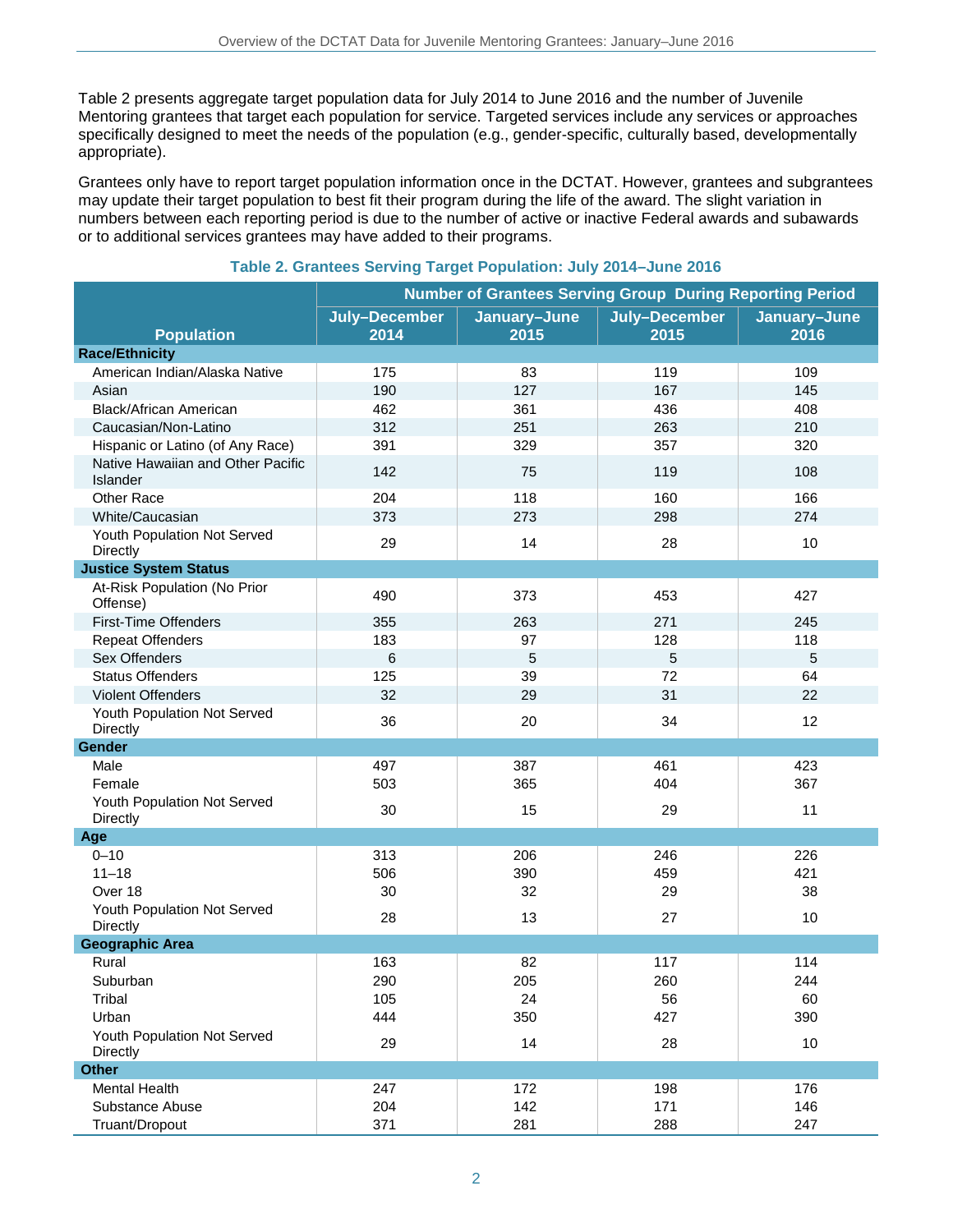## *1.1 Evidence-Based Programming and Funding Information*

OJJDP strongly encourages the use of research and evidence-based practices to implement mentoring programs. Evidence-based programs and practices include program models that have been shown, through rigorous evaluation and replication, to be effective at preventing or reducing juvenile delinquency or related risk factors. To understand how Juvenile Mentoring grantees are prioritizing evidence-based programs, grantees are asked to report whether or not their programs are evidence based. Based on the reported data, many Juvenile Mentoring grantees and subgrantees are implementing evidence-based practices. During the January–June 2016 reporting period, there were 431 reported mentoring programs, and 396 programs (92 percent) implemented evidence-based practices (Figure 1). Overall, there is a consistent use of evidence-based practices across the reporting periods.





In a review of fund allocation for evidence-based programs during the January–June 2016 reporting period, 91 percent (\$127,005,415) of Federal funds were distributed by Juvenile Mentoring grantees and subgrantees to evidence-based programs (Figure 2).



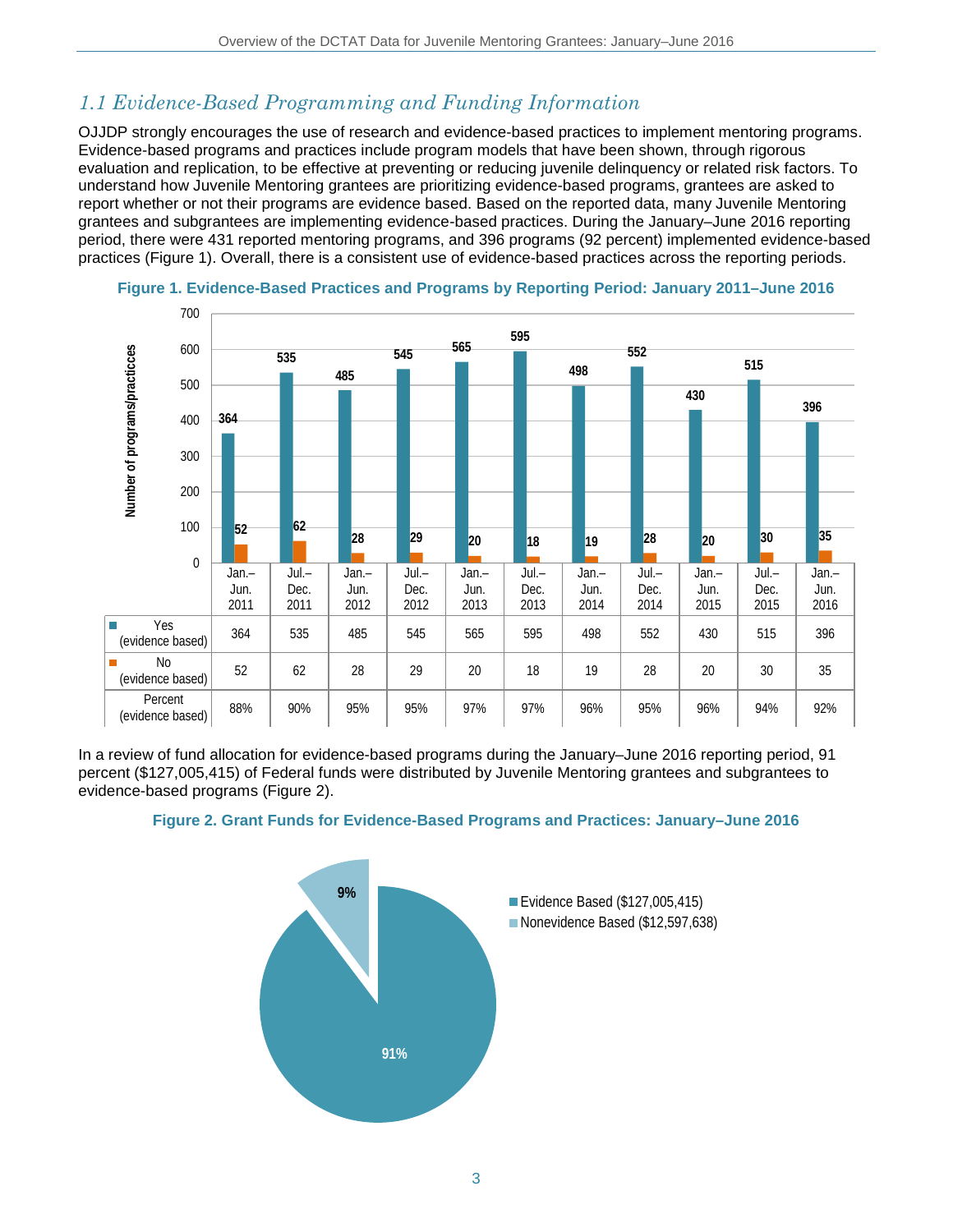In examining the grant amounts by State or district, Georgia received the most funds, followed by Maryland and Florida. <sup>1</sup> Table 3 shows a more comprehensive comparison of Federal award amounts.

| Table 5. Federal Award Annount by State of District (Dollars). Jamaaly-June 2010 |                |                                  |                      |                  |                                  |
|----------------------------------------------------------------------------------|----------------|----------------------------------|----------------------|------------------|----------------------------------|
| <b>Grantee State</b>                                                             | $\overline{N}$ | <b>Grant Amount</b><br>(Dollars) | <b>Grantee State</b> | $\boldsymbol{N}$ | <b>Grant Amount</b><br>(Dollars) |
| AZ                                                                               | 1              | 1,500,000                        | MI                   | 1                | 350,640                          |
| CA                                                                               | 5              | 4,420,599                        | <b>NJ</b>            | $\overline{2}$   | 2,000,000                        |
| CO                                                                               | 1              | 1,000,000                        | <b>NM</b>            | 1                | 1,000,000                        |
| CT.                                                                              | 1              | 3,000,000                        | <b>NY</b>            | 3                | 4,000,000                        |
| <b>DC</b>                                                                        | 9              | 13,038,000                       | <b>OR</b>            | 1                | 500,000                          |
| FL                                                                               | 3              | 18,760,000                       | <b>PA</b>            | 5                | 8,000,000                        |
| <b>GA</b>                                                                        | 4              | 52,500,000                       | <b>TX</b>            | $\overline{2}$   | 1,450,000                        |
| IL                                                                               | 3              | 8,490,517                        | VA                   | 3                | 5,991,803                        |
| IN                                                                               | 1              | 1,315,923                        | <b>WA</b>            | $\overline{4}$   | 17,000,000                       |
| <b>KS</b>                                                                        | $\overline{2}$ | 1,450,000                        | WI                   | 1                | 449,426                          |
| МA                                                                               | 4              | 7,753,465                        | <b>WY</b>            | 1                | 1,500,000                        |
| MD                                                                               | 7              | 34,600,000                       |                      |                  |                                  |

### **Table 3. Federal Award Amount by State or District (Dollars): January–June 2016**

### *1.2 Implementing Organization Type*

Analysis of implementing agencies for this period revealed that the most programs (420) were with nonprofit community-based organizations. Other community-based organizations accounted for 38 awards, and schools or other education organizations accounted for 10 awards (Figure 3).





**Implementing Organization Type** 

 $\frac{1}{1}$  The amounts represent the grant program for the life of the award, regardless of when it was awarded, and does not account for how much funding has been spent during the reporting period.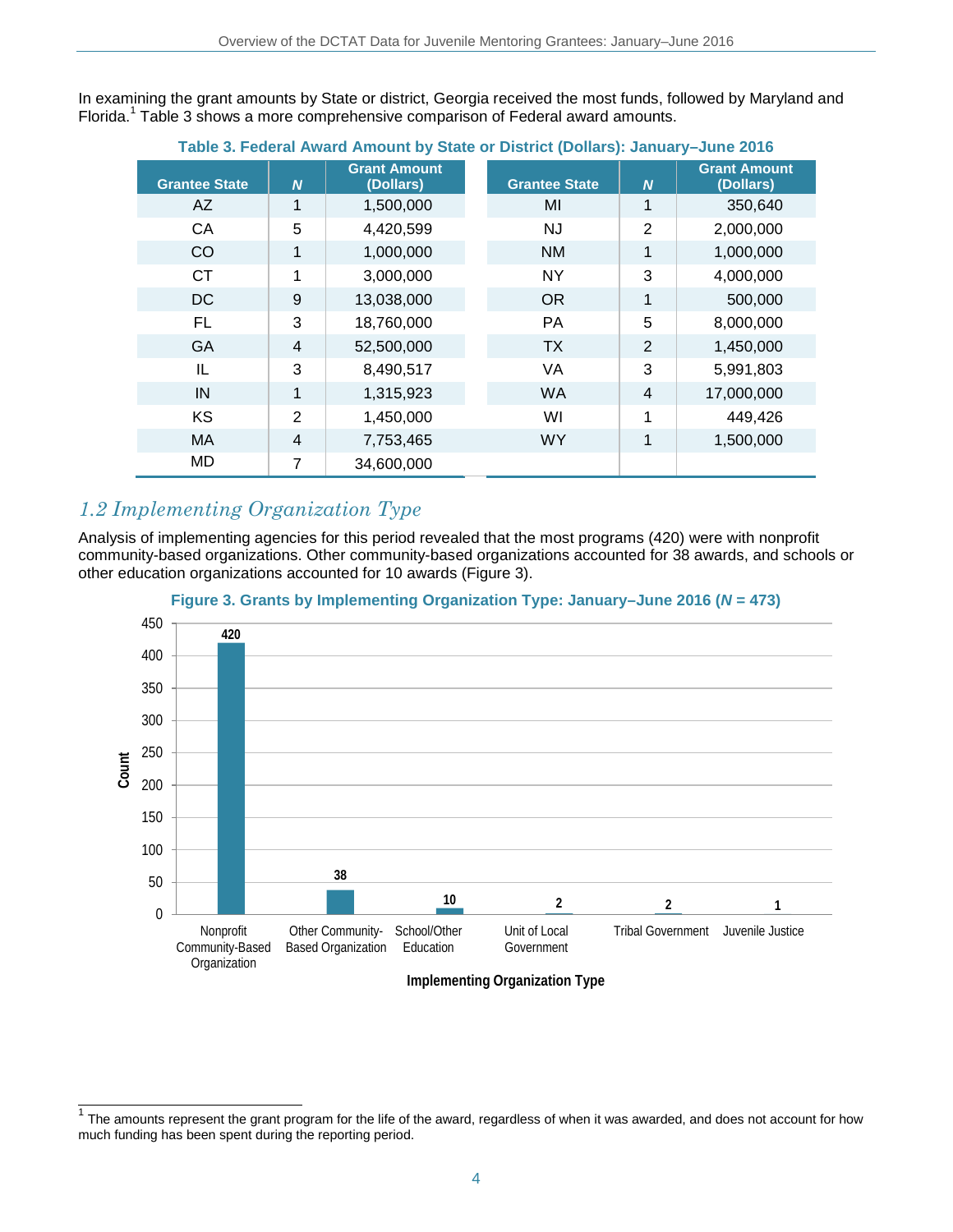## **2. Analysis of Core Measures Data from January–June 2016**

The next section presents an aggregate of performance measures data (Table 4). Of the 165,778 youth served by Juvenile Mentoring grantees, 161,256 (97 percent) were served using an evidence-based program or practice. In addition, 81 percent of eligible youth (35,459) exited programs after completing program requirements. Each grantee defines the requirements needed for a participant to complete a program. Sometimes a program cannot be completed in the 6 months represented by the reporting period. For example, in one program, youth have to complete 9 months of mentoring to be considered successful. If a participant exits such a program for any reason before 9 months of mentoring is complete, that person is considered unsuccessful. The lack of a shorter-term definition for program completion, therefore, decreases the overall program completion rate.

Performance measures about the program mentors also were collected. During the reporting period, 21,809 new program mentors were recruited. Of the 21,167 mentors who began training, 20,041 (95 percent) successfully completed their training. Moreover, 29,606 (80 percent) mentors reported that they had increased knowledge of their program area. Of the 46,563 mentors in the program, 42,606 (92 percent) remained active mentors.

Collaboration with active partners also helps mentoring programs succeed, and 9,281 programs reported having such partners.

| <u>I AVIC 4. FUITUITIANCE MUASULUS TUL TUULITUI MUULLUI S. JANUAI V-JUNU ZUTU</u> |                         |     |  |  |
|-----------------------------------------------------------------------------------|-------------------------|-----|--|--|
| <b>Performance Measures</b>                                                       | <b>Youth or Mentors</b> |     |  |  |
| Youth served using an evidence-based program or practice                          | 161,256                 | 97% |  |  |
| Total youth served                                                                | 165,778                 |     |  |  |
| Youth who exited the program having completed program requirements                | 35,459                  | 81% |  |  |
| Total number of youth who exited the program (successfully or unsuccessfully)     | 43,736                  |     |  |  |
| Mentors successfully completing training                                          | 20,041                  | 95% |  |  |
| Number of program mentors who began training                                      | 21,167                  |     |  |  |
| Program mentors recruited                                                         | 21,809                  |     |  |  |
| Mentors trained who have increased knowledge of program area                      | 29,606                  | 80% |  |  |
| Number of trained program mentors                                                 | 37,213                  |     |  |  |
| Mentoring programs with active partners                                           | 9,281                   |     |  |  |
| Number of mentoring programs                                                      | 9,449                   |     |  |  |
| Number of active mentors                                                          | 42,606                  | 92% |  |  |
| Total number of mentors in the program                                            | 46,563                  |     |  |  |

**Table 4. Performance Measures for Youth or Mentors: January–June 2016**

Figures 4–6 represent the number of recruited mentors, active mentors, and successfully trained mentors during each reporting period since January 2013. One of the mentoring program's core goals is having well-trained mentors or staff to provide the most benefits to youth.



#### **Figure 4. Number of Recruited Mentors**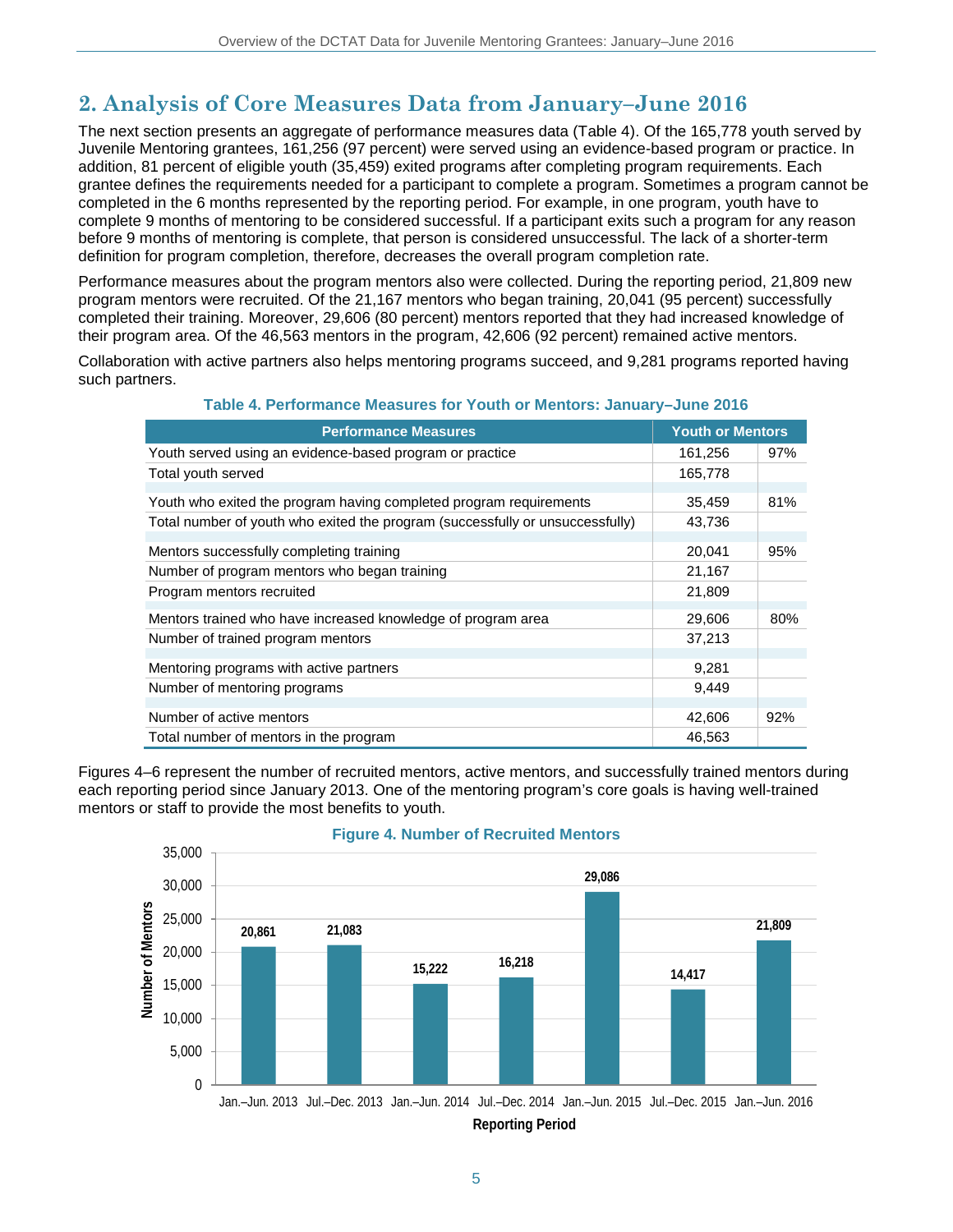

#### **Figure 5. Number of Active Mentors**



Overall, the percentage of program youth (Figure 7) who exited the program having completed all program requirements has been steady since January 2013.



#### **Figure 7. Percent of Youth Exiting the Program Successfully**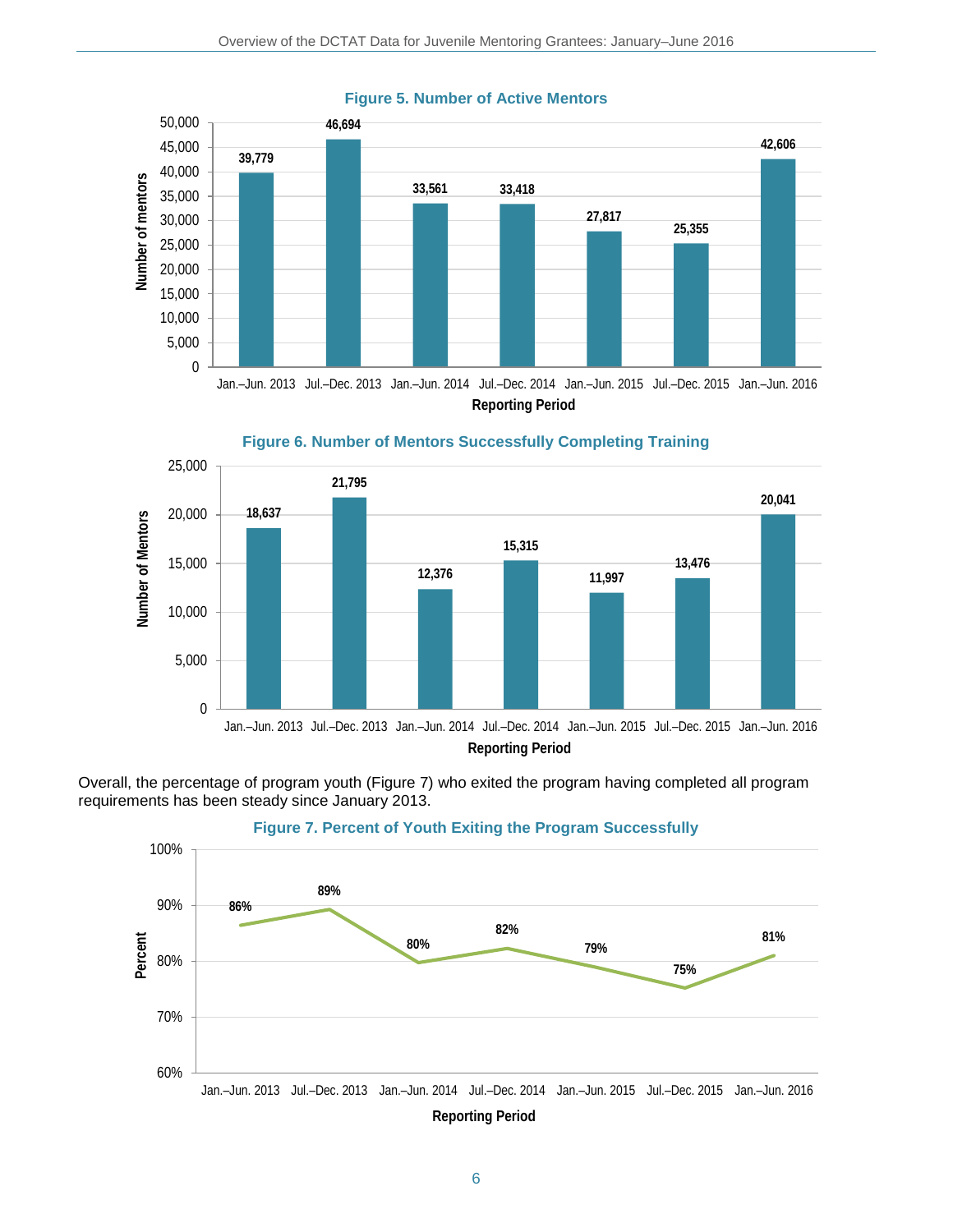Tables 5 and 6 break down the data on offending levels among the program youth served. About 1 percent of youth tracked had an arrest or delinquent offense while in the program, and 11 percent committed an offense 6–12 months after exiting the program. The mentor retention rate for these programs is high—92 percent—which is a likely contributor to a program's overall success, as defined by low rates of participant youth offending and reoffending.

| <b>Performance Measure</b>                 | Data.           |
|--------------------------------------------|-----------------|
| Youth tracked for delinquent offenses      | 54,704          |
| Youth with an arrest or delinguent offense | 772             |
| Youth committed to juvenile facility       | 228             |
| Youth sentenced to adult prison            | 4               |
| Youth who received another sentence        | 57              |
| Percent of youth who offend                | 1%<br>(n = 772) |

#### **Table 6. Long-Term Offending Data for Youth Exiting Programs 6–12 Months Earlier: January–June 2016**

| <b>Performance Measure</b>                 | <b>Data</b>       |
|--------------------------------------------|-------------------|
| Youth tracked for delinguent offenses      | 425               |
| Youth with an arrest or delinguent offense | 46                |
| Youth committed to juvenile facility       | 85                |
| Youth sentenced to adult prison            | 0                 |
| Youth who received another sentence        | 29                |
| Percent of youth who offend                | 11%<br>$(n = 46)$ |

Recidivism levels among the youth served were also low (Tables 7 and 8). Less than 1 percent committed a subsequent new offense while in the program, and 7 percent of the 42 youth who were tracked for recidivism 6-12 months after program exit were arrested for a new delinquent offense.

#### **Table 7. Short-Term Recidivism Data: January–June 2016**

| <b>Performance Measure</b>                  | <b>Data</b>           |
|---------------------------------------------|-----------------------|
| Youth tracked for new delinguent offenses   | 18,272                |
| Youth with new arrest or delinquent offense | 82                    |
| Youth recommitted to juvenile facility      | 11                    |
| Youth sentenced to adult prison             | 0                     |
| Youth who received another sentence         | 13                    |
| Percent of youth who reoffend               | $< 1\%$<br>$(n = 82)$ |

#### **Table 8. Long-Term Recidivism Data for Youth Exiting Programs 6–12 Months Earlier: January–June 2016**

| <b>Performance Measure</b>                  | <b>Data</b>     |
|---------------------------------------------|-----------------|
| Youth tracked for new delinquent offenses   | 42              |
| Youth with new arrest or delinguent offense | 3               |
| Youth recommitted to juvenile facility      | 2               |
| Youth sentenced to adult prison             | 0               |
| Youth who received another sentence         | 0               |
| Percent of youth who reoffend               | 7%<br>$(n = 3)$ |